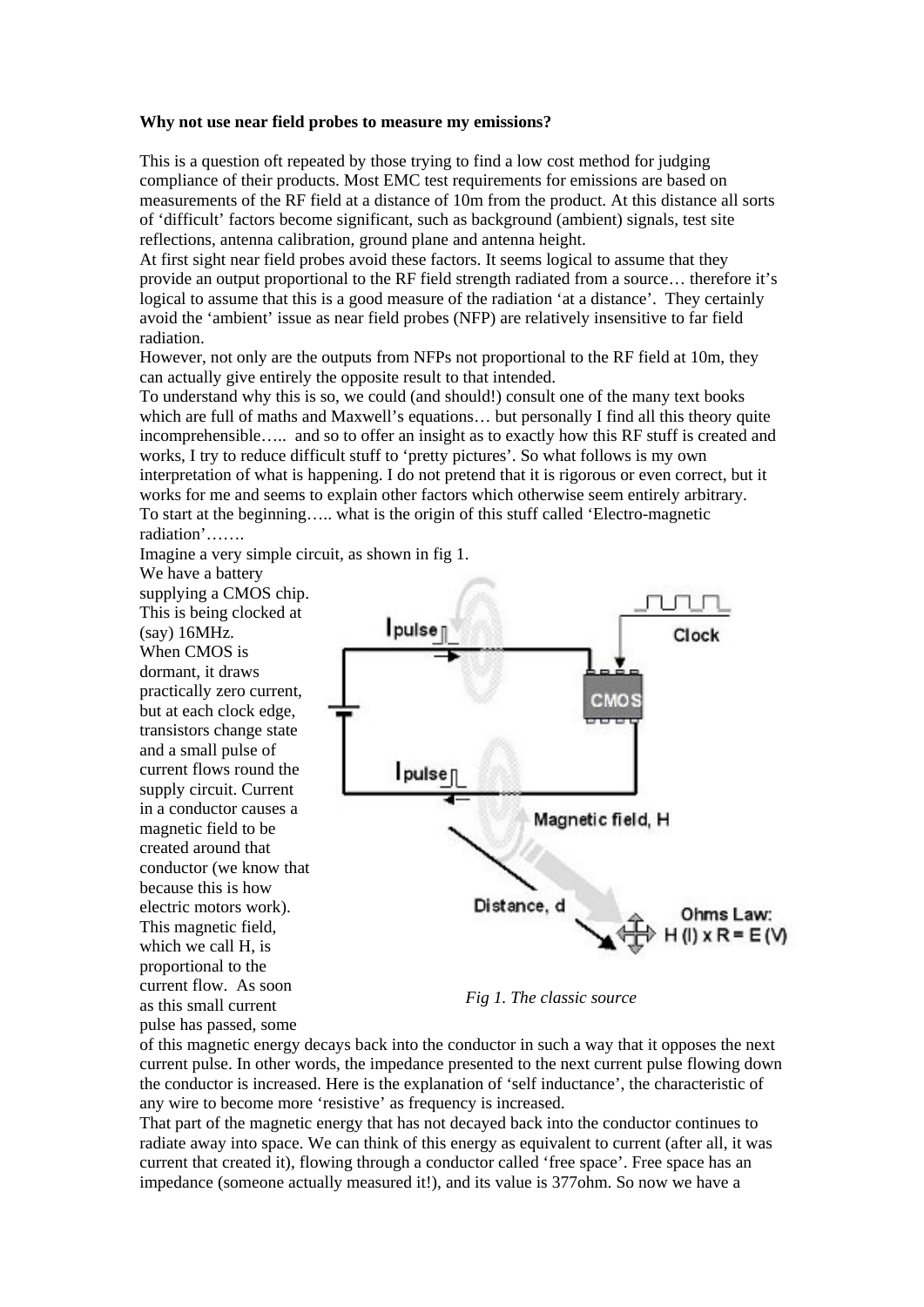current (H) flowing down a conductor with an impedance (resistance) of 377ohm. Ohms Law  $(V = I/R)$  now applies. There must be a voltage drop (E) equal to 377 x Current flowing (H). If the source was due entirely to current, the voltage at the source is zero and therefore the source impedance must also be zero (Ohms Law again). But at distance d, we do have a voltage component (E) and a current component (H) related by Ohms Law. This is our Electro-Magnetic Field.



Now, antennas are generally either E field sensors, or H field sensors. The classic dipoles and log periodics are sensitive to E field, not H field. If they are used in the far field, either type of sensor will give a true reading because the E and H fields are related by the 377ohm factor. If however we try to use an EMC antenna (which is sensitive to only E field) in the near field, and the source is magnetic, our E field sensor will not 'see' the emissions and you will have incorrect results. This is why the EMC standards specify a minimum antenna distance. If you read the small print, it states a minimum of 3metres.

The transition from near field to far field is clearly not clear cut. It is dependant on frequency. Different sources quote different distances, between one third of a wavelength, up to one tenth of a wavelength. Note that the lowest frequency

\*\* This prompts the question… why do the standards switch from conducted measurements to radiated measurements at 30MHz? It all stems from the fact that the impedance of a conductor increases with frequency. At dc, the impedance (resistance) of a length of wire is milliohms. As the frequency of a signal increases, this impedance rises. It so happens that at around 30MHz, the impedance of a typical wire is around 377ohm. Energy is lazy stuff and always takes the easiest route, so if you try to push energy down a wire at a frequency above 30MHz, then as far as this energy is concerned, free space appears as a lower impedance than the wire, so it takes the easiest route and radiates away!

quoted in EMC radiated standards is 30MHz\*\*. At



this frequency the wavelength is 10m, so one third of this is around 3m, hence the instruction in the standards that the closest you should position the antenna to the product is 3m.

*E field source* 

We can plot field impedance vs distance from the source. See fig 2. The magnetic field starts from the origin with zero impedance, but gradually converts to a wave impedance of 377ohm as we move away from the source. The diagram also shows the corresponding effect due to an electric field source. These are not as common as current sources, but could be envisaged as shown in fig 3. Here we have an open circuit situation, so current flow is clearly not a factor, but voltage can be high… hence a high impedance characteristic.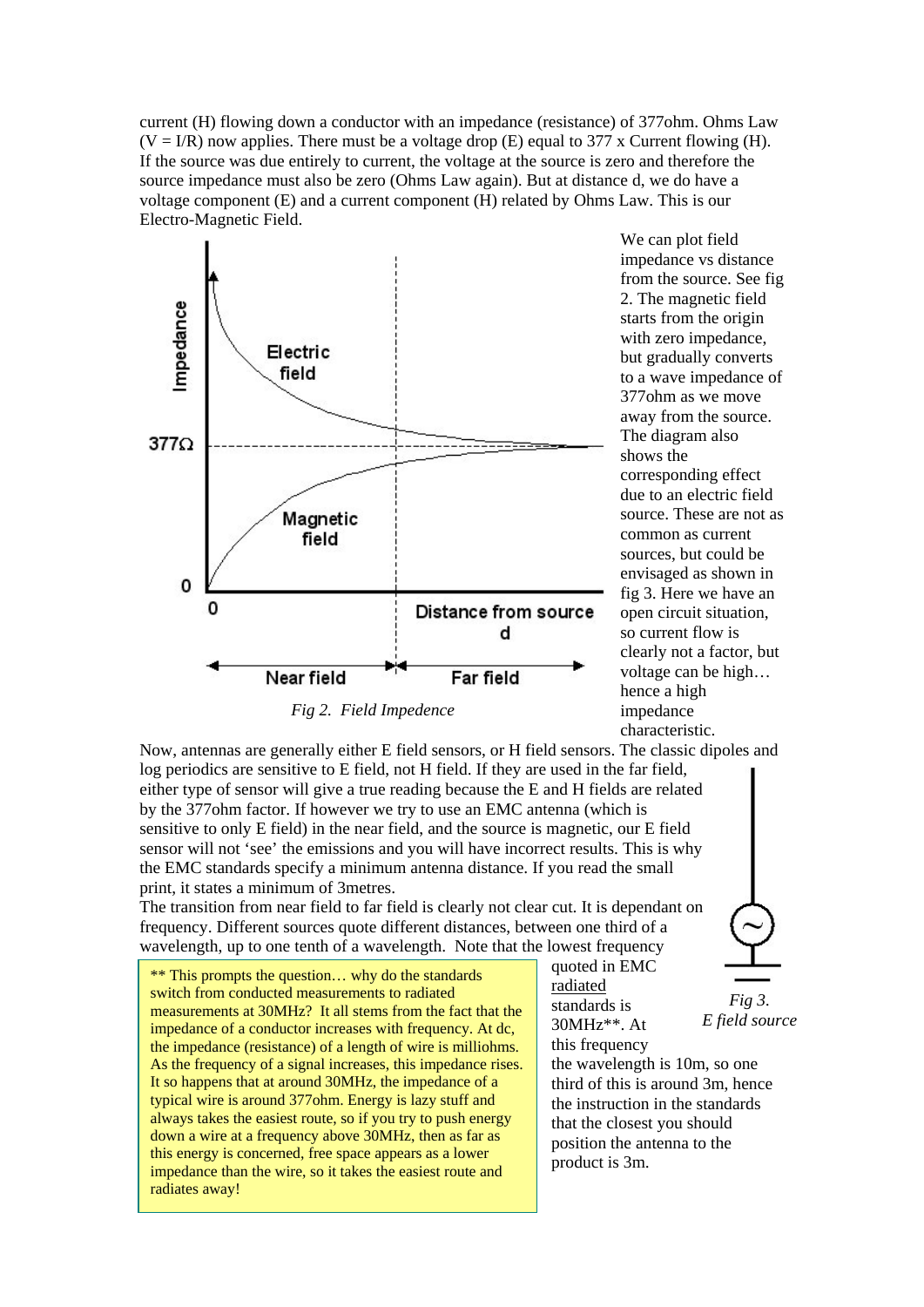The strength of emissions that have reached an antenna at a distance from the source are dependent on several factors…

- The strength of the source.
- The radiating mechanism.
- The effect of any screening.
- The effect of filtering.
- The characteristics of the local environment.

If for pre-compliance purposes we cannot control the environment, and we use screening and filtering as potential mitigating techniques, then we are left with the first two factors. Of these, the 'radiating mechanism' (which in other words is the Aerial) is the dominant factor. Consider a taxi firm which has a radio transmitter in the back office with which to communicate with its fleet. The transmitter may be able to generate many watts of RF power, but if the aerial is disconnected, it will not be able to talk to a car even just round the corner. This makes it obvious that it is the aerial which radiates emissions, not the source. Near field probes are great for detecting the location and frequency of sources, but they give little information about the efficiency of the radiating mechanism, the aerial. So we can have a situation (and very frequently do) where the near field probe produces a really strong response from a source, but when that frequency is measured at 3 or 10m, the emissions are well below the limits. On the other hand, a source may appear quite feeble with the near field probe, but the emissions are well over the limits. The former did not have any effective antenna, but the latter had (by chance) a perfect antenna.

So now we have established why you cannot measure emissions close-up, but we still need to consider what near field probes can and cannot do. There are two types of probe, because as we have seen, there are two types of near field, the electric (E) field and the magnetic (H) field. The magnetic probe takes the form of a small loop antenna which will respond to any magnetic flux coupling though the loop. The electric field probe is in essence a small monopole antenna. They are normally supplied in pairs and can be either passive or active. The active type have a broadband pre-amplifier built into the probe and as a result offer greater sensitivity and smaller tip size, better for accurate probing.

Consider a length of wire, open circuit at one end and being driven by an oscillator at the other. Fig 4 shows the instantaneous current distribution along the wire. At the driven end it will be at a maximum, but at the open circuit end it must be zero. The current distribution looks like one quarter of a sine wave, and indeed this shows the system in resonance. When wire has a length equal to one quarter the wavelength of the driving frequency the current peaks sharply and we have a tuned antenna. If the incoming frequency has components that happen to coincide with this tuned frequency, these components will be radiated.



*Fig 4. Cable resonance* 

Fig 5 shows a classic situation. We have our 16MHz clock source and this exhibits a full set of harmonics, gradually reducing in level with frequency. See the top plot. This is what our near field probes will see.